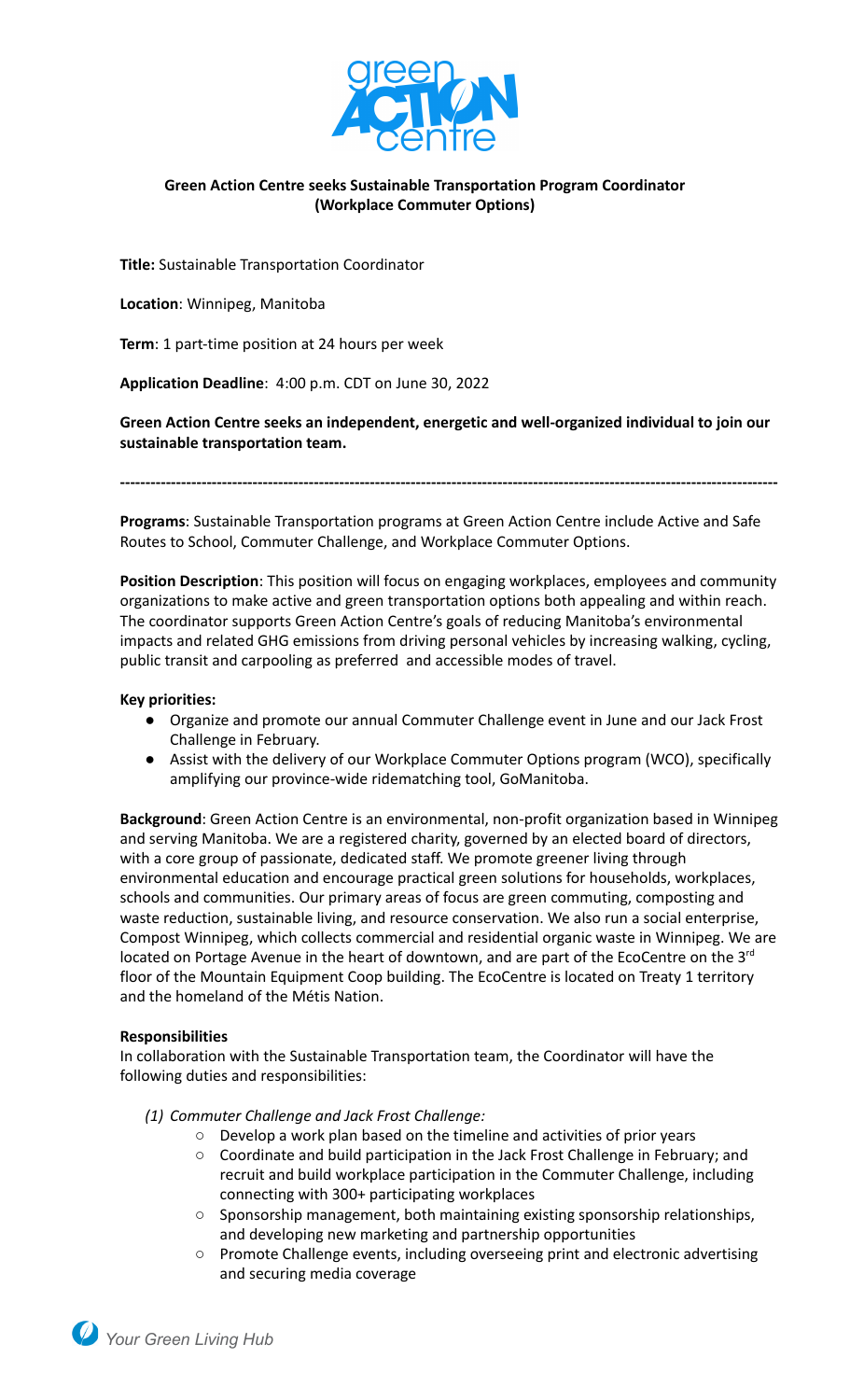- $\circ$  Secure and manage distribution of prizes for participants, including soliciting donations for prizes from local businesses
- Work with event firm to help coordinate logistics for Commuter Challenge key event activities, such as the event media launch and the awards luncheon
- Maintain participation and event records and prepare reports for funders and sponsors
- Manage the project budgets and monitor expenses to ensure budget is on track
- Other duties, as assigned
- *(2) Workplace Commuter Options Program*
	- Work with the team to coordinate and deliver workshops, presentations, half-day training sessions and keynote speaker events tailored to workplace ambassadors from a variety of organizations, specifically sustainability, wellness and HR managers; program content focused on Transportation Demand Management (TDM) initiatives, transit tools, bike route planning, site assessment, and behavioral change theory.
	- Support the promotion of and increased participation in Green Action Centre's GoManitoba ridematching app, including contests to increase new users and subscribers, and outreach to workplaces to increase workplaces with sub-sites
	- Assist with the delivery and reporting of employee commuting surveys, working closely with workplace representatives and IT consultants
	- Staff displays and delivers presentations, including participation in events put on by Bike Week, the Winnipeg Chamber of Commerce, the Downtown BIZ, etc.
	- Prepare and distribute a follow up survey for Commuter Challenge workplace coordinators, and respond to information requests
	- Contribute to the broader portfolio of Green Action Centre's work to help Manitobans live green and live well
	- Other duties, as assigned

# **Key Qualifications:**

- Strong knowledge of sustainable transportation (green commuting and active transportation)
- Experience working collaboratively, specifically at the community level and/or with non-profits
- Minimum 2 years experience in program delivery and/or event planning and project coordination, including budgeting
- Communications experience, including media campaigns and event promotion
- Demonstrated ability in public speaking, and with presentations and displays
- Strong written and verbal communication skills, with ability to create compelling and well written materials for various audiences
- Active knowledge and comfort with the use of WordPress and social media
- Above average attentiveness to detail
- Strong interpersonal skills, team player
- Organized, deadline driven and excellent time management skills
- Able to work independently and without close supervision

#### **Assets**:

- Bachelor's degree in Environmental Science, Urban Planning, or related field
- Diploma or certificate in creative communications or social media marketing
- Experience in facilitation, partnership development, and working with diverse communities
- Knowledgeable about rural/northern Manitoba communities
- Knowledge of local and provincial sustainability and environmental issues

#### **Attributes**

- Self-driven and proactive; goes the extra distance to get something done
- Professional, punctual, and reliable
- Positive, values driven; inspires others, and actions align with our mission
- Innovative, resourceful and focused on solutions

#### **Working conditions**

● Position is based in Green Action Centre's office at 303 Portage Avenue, Winnipeg.